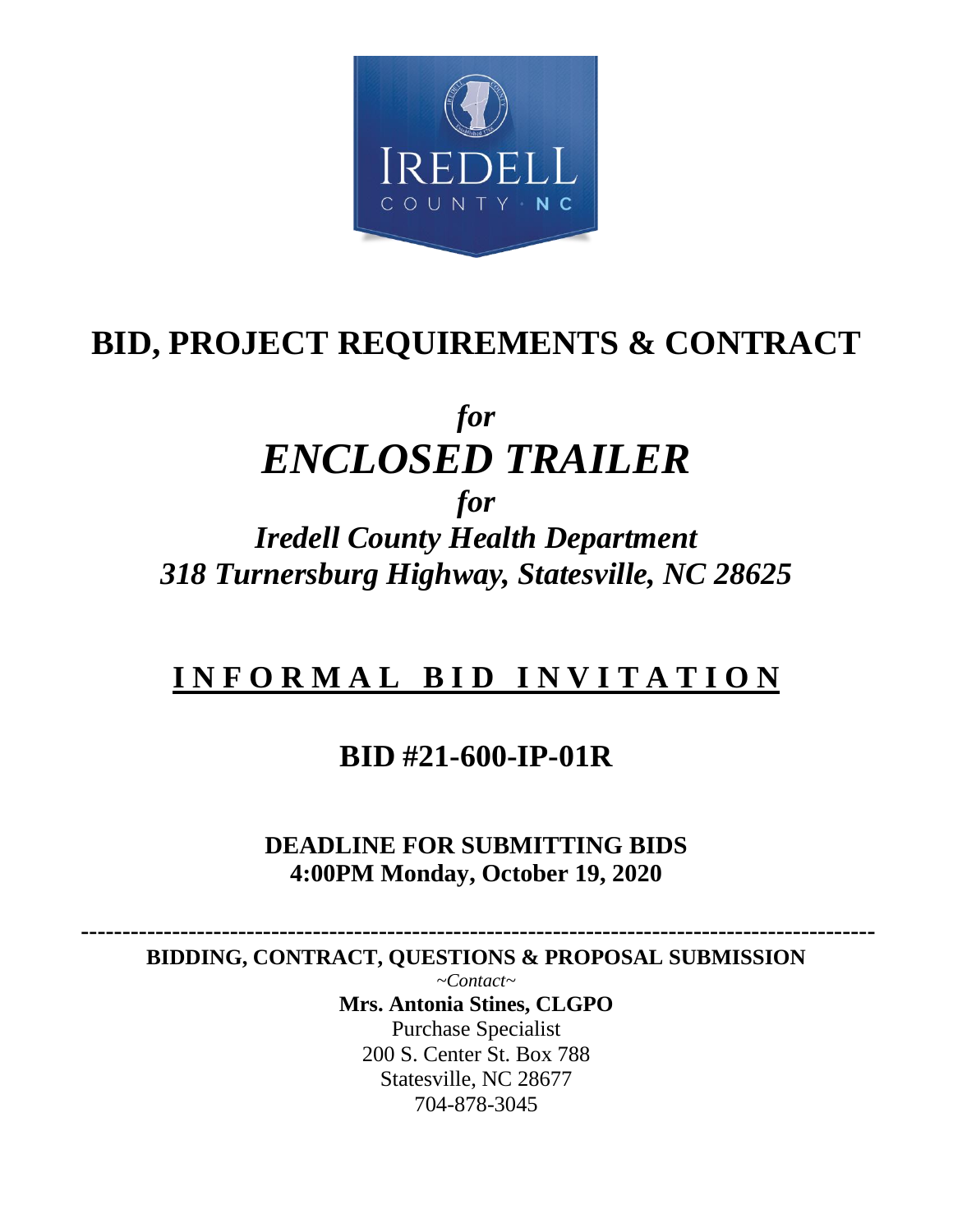## **CONTENTS**

#### **A. INTRODUCTION**

#### **B. GENERAL BID & DOCUMENT REQUIREMENTS**

**C. GENERAL CONTRACT TERMS AND CONDITIONS**

**D. MINIMUM INSURANCE REQUIREMENTS**

#### **E. TECHNICAL SPECIFICATONS, ETC**

#### **F. BID SHEET AND CONTRACT TERMS ACCEPTANCE FORM**

#### **A. INTRODUCTION**

Iredell County intends to award a single purchase contract to a vendor for the purchase of an enclosed trailer delivery to Iredell County Health Department located at 318 Turnersburg Hwy, Statesville, NC 28625. All submitted bids must follow the specifications and requirements set forth in this document. Bids shall include delivery FOB destination offloaded and park in place.

Iredell County intends to award to the lowest responsive, responsible bidder that provides the bid most advantageous to the County, taking into consideration quality, performance and timing for delivery. Iredell County reserves the right to accept or reject any or all bids and to award in the best interest of the County.

Informal written bids, subject to the conditions made a part hereof, will be received at this office through and until 4:00PM, Monday, October 19, 2020 for furnishing and delivering the commodity as described herein. Bids may be submitted by mail or other delivery method including electronic submissions.

#### **By NC General Statute, Informal Bids are not made public knowledge until after award.**

All questions regarding this RFB must be submitted in writing no later than, 12:00 PM, Thursday, October 15, 2020 by email to:

> Mrs. Antonia Stines, CLGPO Purchasing Specialist [antonia.stines@co.iredell.nc.us](mailto:antonia.stines@co.iredell.nc.us) Phone 704-878-3045

#### **Responses to all questions received will be made in writing and sent to all known bid holders by addendum and posted at Iredell County's bid site at :** <https://www.co.iredell.nc.us/481/Current-Bids-RFPs>**.**

After project award, the lead agency for acceptance of delivery will be the Health Department:

Samantha Migit, MPS Emergency Preparedness Coordinator [smigit@co.iredell.nc.us](mailto:smigit@co.iredell.nc.us) Phone 704-761-2487

#### **SCHEDULE OF EVENTS**:

| 10/14/2020 | <b>Bid Release</b>                     |
|------------|----------------------------------------|
| 10/15/2020 | 12:00 PM, Last day to submit questions |
| 10/19/2020 | 4:00 PM, Deadline for submitting Bids  |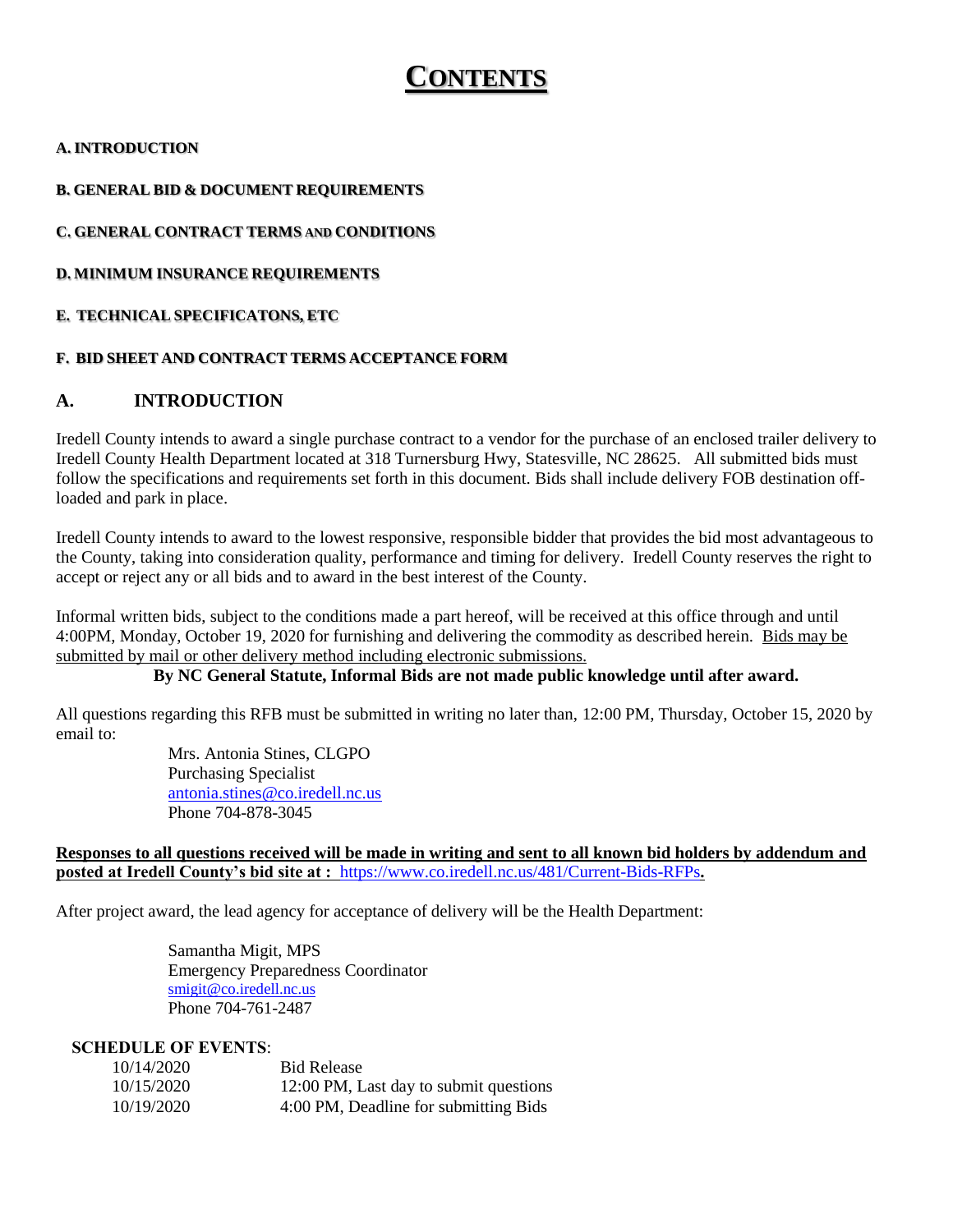## **B. GENERAL BID & DOCUMENT REQUIREMENTS**

All bidders submitting bids in relation to this request should familiarize themselves with the following general bid terms and conditions. Bidders not in compliance with these documents subject their bid proposals to rejection. Bid proposals must be submitted complete with all required signed documents, final pricing, signature pages, etc., at the time of submission. Iredell County reserves the right to request required information or clarification after bid opening, however the lack thereof may subject a bid to rejection.

It is the responsibility of all respondents to contact Iredell County prior to submitting a response to the RFB to ascertain if any addenda have been issued, and to obtain any and all addenda, execute them, and return addenda with their response to the RFB.

- 1. The bidder and/or bidders to whom the contract is awarded must comply with all aspects of this bidding process, which are designed to meet the requirements of North Carolina G.S. 143-128, 129 & 131, as amended and as appropriate, which govern bidding procedures for government construction projects in North Carolina.
- 2. Bids submitted in response to this request will be governed by N.C. General Statute, Iredell County Purchasing Ordinance and the general provisions outlined in this request.
- 3. Iredell County Government does not discriminate on the basis of race, color, sex, national origin, religion, age, or disability. Any contractors or vendors who provide services, programs or goods for Iredell County are expected to fully comply with the County's non-discrimination policy.
- 4. Iredell County reserves the right to accept or reject any or all bids, evaluate all bids, especially where there is a wide range in specifications, and make an award in the best interest of the County. Iredell County reserves the right to take exception to or waive any item in the bid.
- 5. **BID AND CONTRACT: Please Read Carefully:** Signed Proposals submitted in response to this Request for Bids will be evidence of acceptance of Iredell County's terms and conditions, including here by reference Iredell County's Purchase Order Terms and Conditions, and, combined with the terms and conditions set forth in this request for bid, make up the entirety of the contract to which Iredell County will be bound and will supersede, override and take precedence over any and all counter proposed terms and conditions presented in proposals and subsequent contracts. Bid proposals offered to the County contingent upon the County's acceptance of any counter-terms and conditions must clearly and obviously state that an exception is being taken and what that exception is. Such proposals *may* be considered during the bid review process but will remain subject to rejection at the sole discretion of Iredell County in favor of any bid containing conditions more favorable to the County. Iredell County accepts no counter terms/conditions unless specifically agreed upon in writing by both parties prior to contract award. **Regardless**, proposals taking total exception to Iredell County's terms and conditions and this bid document will be considered nonresponsive to this bid request and rejected as such. Iredell County reserves the right to accept or reject any or all bid proposals and will exercise that right when reviewing proposals containing any counter-proposed terms and conditions not favorable to the County.
- 6. Bid Submissions, Bid Evaluation and Contract Award: Bidders should be careful to submit a complete bid proposal. Bids will be evaluated based on a combination of criteria, with price being only one. When appropriate, product specifications will be used to evaluate product offered, installation, services, etc. All informal contracts for repair work shall be awarded to the lowest responsible, responsive bidder, taking into consideration quality, performance, and the time specified in the bid for the performance of the contract. In making a determination of responsibility, Iredell County may use criteria such as:
	- Compliance with bid package requirement
	- References
	- Insurance coverage
	- Etc.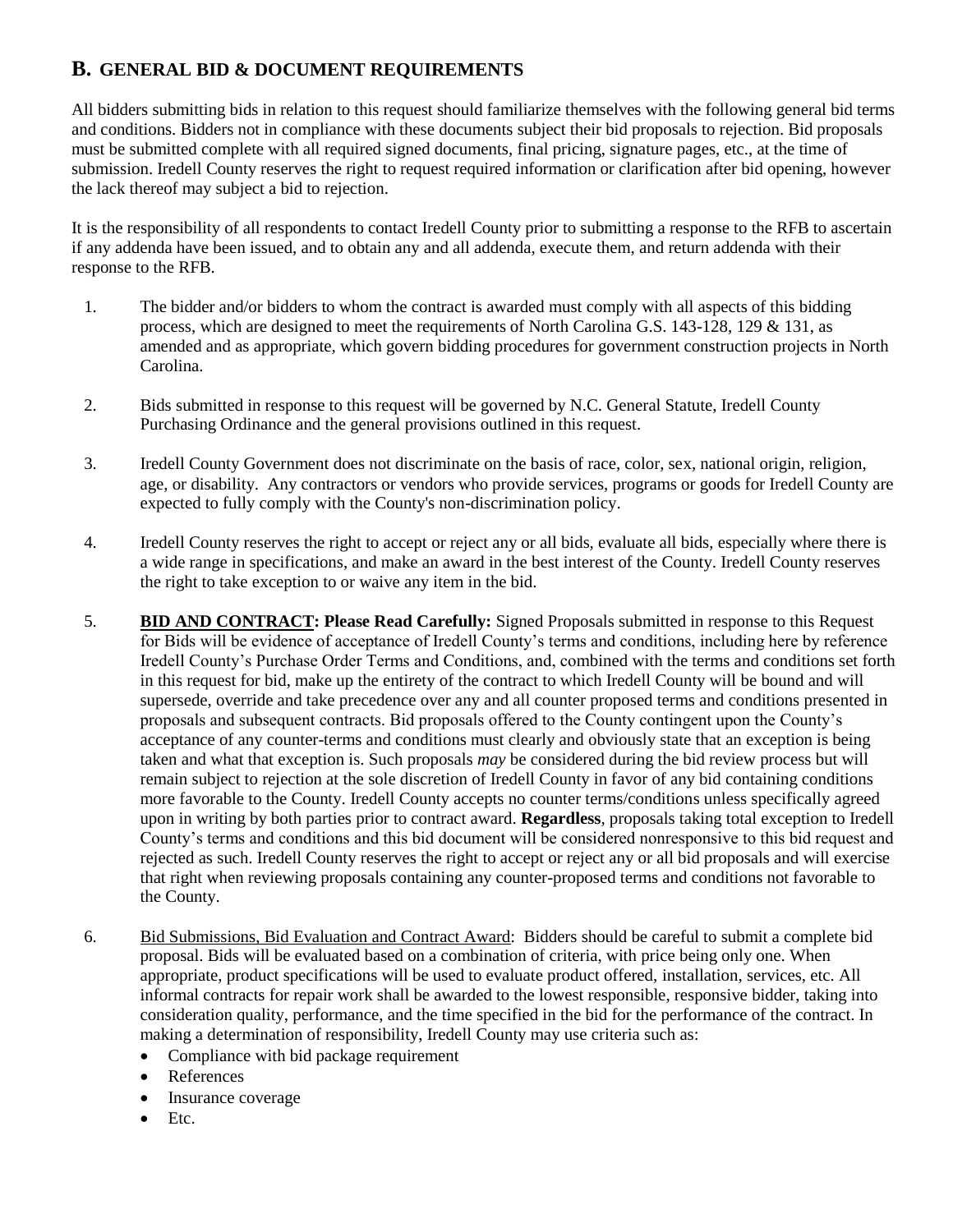- 7. All bids must be accompanied by the vendor's proposed start and completions schedule or timeline and other pertinent project data.
- 8. OMISSIONS: Omission in this bid solicitation or technical specification of any provision herein described shall not be construed as to relieve the Contractor of any responsibility or obligation normally requisite to the complete and satisfactory delivery, installation, construction or satisfactory completion of this project.
- 9. All bid proposals must be written and submitted in the format prescribed by these documents, using the forms included. All bid proposals must be signed by an individual authorized to bind the contractor to a contract prior to submission. Proposals Packages should include or cover the following elements:
	- 1. Cover Letter or Cover Sheet identifying Contractor
	- 2. Signed Bid Proposal and Terms Acceptance Sheet
	- 3. General Product Specifications Sheets (when appropriate)
	- 4. List of references for orders of similar size, scope and specification.
- 10. Bid Proposal Sheets should clearly present the following information:

#### a. Project Name: **Iredell County – Enclosed Trailer: Bid #21-600-IP-01R**

b. Delivery Schedule: Show Number of weeks following receipt of approved purchase order and approved submittals. \*Delivery and installation period will be a consideration for award.

### c. **Proposal Page must be signed by an individual authorized by the contractor to bind the company to a contract and must clearly show the individual's title, company name and date.**

#### 11. **DELIVERY OF BIDS**: Electronically transmitted bids will be accepted.

To be considered, bid submitted by mail, proposals should include One (1) originally signed and complete bid proposal in 8-1/2 x 11 inch format, stapled once, **and** One (1) copy of the originally signed and complete bid proposal in the same format

#### MAILING INSTRUCTIONS:

US POSTAL SERVICE: Address bid envelope as shown below and mail in time to reach Purchasing Specialist by deadline. Enclose the fully executed original bid document in the mailing envelope. Address envelope as shown below.

UPS, FEDEX, DHL or other carrier: Place the bid inside the carrier's envelope and address as below. HAND DELIVERY OR COURIER: Bids, addressed with either of the provided addresses, may be handdelivered directly to the Purchasing Division no later than 4:00 PM on the due date for bids. Arrive with plenty of time to have your bid stamped in before deadline.

In all cases and regardless of delivery method, delivery of bids to the Purchasing Specialist by the specified due date and time are the sole responsibility of the bidder. Bids not in the hands of the Purchasing Specialist prior to the expiration date and time, regardless of reason, **will be rejected**.

| DELIVERED BY US POSTAL SERVICE                     | DELIVERED BY ANY OTHER MEANS                       |
|----------------------------------------------------|----------------------------------------------------|
| BID# 21-600-IP-01R – Enclosed Trailer              | $BID# 21-600-IP-01R - Enclosed Trailer$            |
| <b>Iredell County</b>                              | <b>Iredell County</b>                              |
| <b>Attn: Antonia Stines, Purchasing Specialist</b> | <b>Attn: Antonia Stines, Purchasing Specialist</b> |
| P. O. Box 788                                      | <b>200 South Center Street</b>                     |
| <b>Statesville, NC 28687</b>                       | Statesville, NC 28677                              |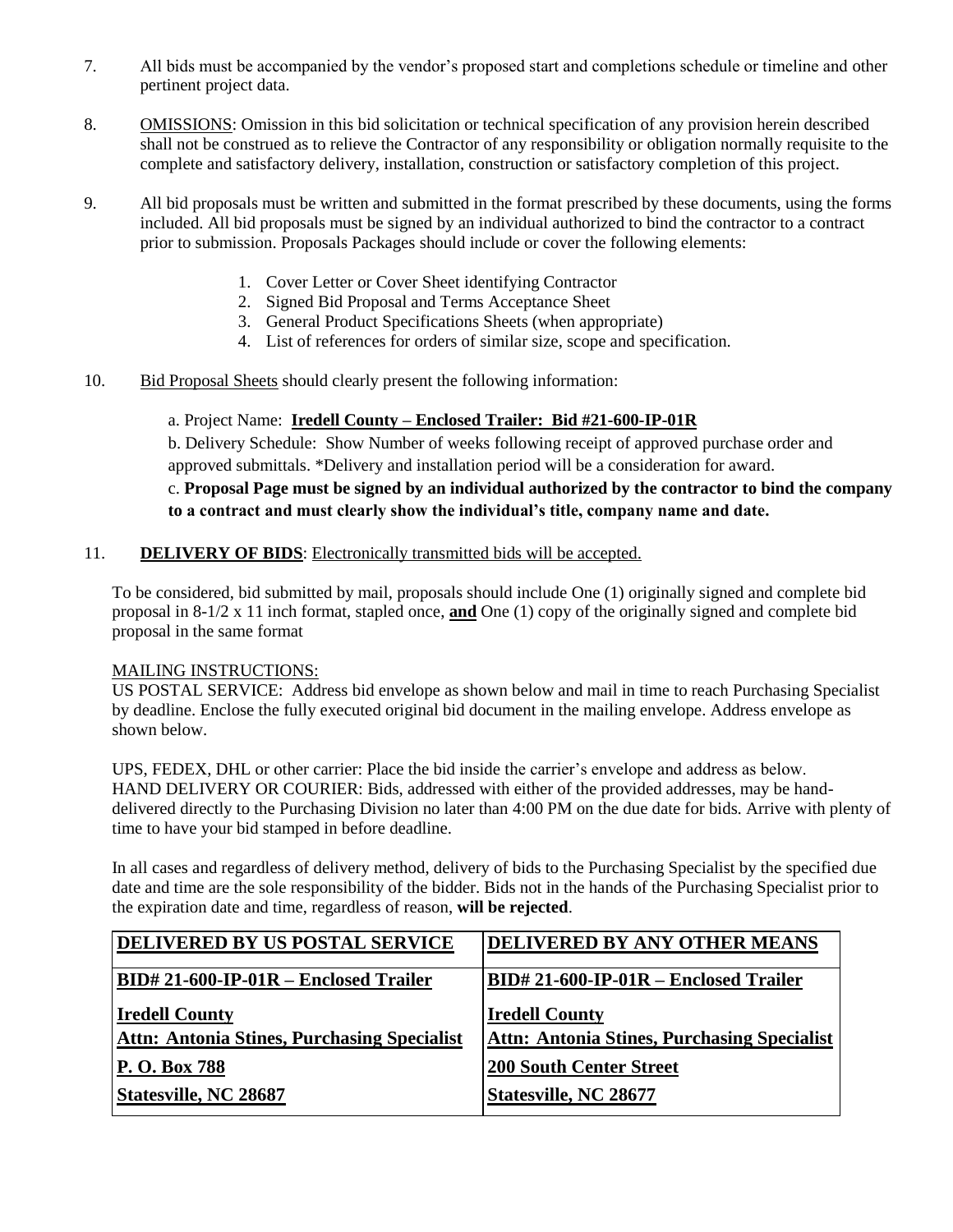Bid Packages will be accepted up to the day and time of bid deadline, which is scheduled for **4:00 PM Monday, October 19, 2020.** By NC General Statute, Informal bids are not public knowledge until after award.

#### PROMPT DELIVERY OF BIDS TO PURCHASING SPECIALIST IS THE SOLE RESPONSIBILITY OF THE BIDDER. BIDS RECEIVED AFTER THE BID DEADLINE, REGARDLESS OF REASON, WILL NOT BE CONSIDERED.

- 12. Iredell County shall not be held responsible for nor will it pay any costs or expense associated with the preparation or submission of a bid proposal submitted in response to this solicitation, such expenses and costs being the sole responsibility of the bidder. Nothing in this solicitation or any response submitted pursuant to shall obligate Iredell County to award a contract to a bidder.
- 13. Upon award, this document becomes the contract document for the noted project. In case of default of an awarded contractor, Iredell County may procure the articles and/or services from other sources and may hold the defaulting contractor responsible for any excess cost occasioned thereby.
- 14. PAYMENT: In lieu of bid and performance bonds, **full payment will be made by check within thirty-days after project completion and final inspection and notification of acceptance is given to the Purchasing & Contracts Manager by the County's Project Manager.** Once proof of acceptance is received, the Iredell County Purchasing & Contracts Manager or other authorized County staff will code, sign and process an original invoice for payment. No payment will be made until contractor completes all delivery, construction, installation or other provisions or responsibilities as agreed upon prior to project start and corrected any deficiencies found.
- 15. It is Iredell County policy to offer open and fair bid opportunities to all qualified contractors who are interested in participating in bids for Iredell County projects and to encourage and assist small or minorityowned businesses who might not otherwise be able to participate in our projects. Therefore, Iredell County may approve a prepayment of a percentage of project cost, never to exceed 30%, to facilitate the purchase and placement of project materials and to stage equipment and personnel at the site. To qualify, a contractor must include a request for prepayment with their bid providing adequate basis and justification for pre-payment. Iredell County will review the request and make a determination as to approval and amount. Prepayments are made at the sole discretion of the County and no bid should be submitted contingent on prepayment. If preapproved, payment will be made after an invoice has been submitted to the OPERATIONS SUPERVISOR.
- 16. TAXES: It is Iredell County policy that no contract will be awarded to a contractor or vendor that is delinquent in paying Iredell County property taxes. In the event the lowest, responsive bidder is found delinquent, Iredell County reserves the right to a) reject said Contractor's bid as not responsible, (b) withhold award until taxes are paid in full, (c) withhold unpaid property taxes from all amounts payable from the resulting contract or (d) take any other actions deemed necessary by the County. Regardless, project award and start will not be postponed to accommodate delinquent contractor.
- 17. Iredell County requires that all contractors performing work on County property maintain minimum insurance coverage as outlined in **Minimum Insurance Requirements & Risk Control** below. Acceptance of Iredell County's insurance and risk requirements *is a requisite* for award. Do not make changes to or take exception to these insurance and risk requirements. Bids offered contingent on any change or exception taken to this requirement will be deemed both non-responsive to this bid solicitation's requirements and specifications and not responsible. Such offers will be rejected. – DELIVERY OF TRAILER: MUST CARRY INSURANCE COVER AS REQUIRED BY STATE – DOCUMENTATION WILL NOT BE REQUESTED.
- 18. **Terms & Conditions Acceptance:** By submitting a signed proposal in response to this solicitation, the individual is verifying that he/she is a duly authorized representative of the company and is able to legally bind the company to this agreement. Signature also denotes agreement that the terms and conditions of this bid shall override all other terms and conditions, regardless of form or delivery.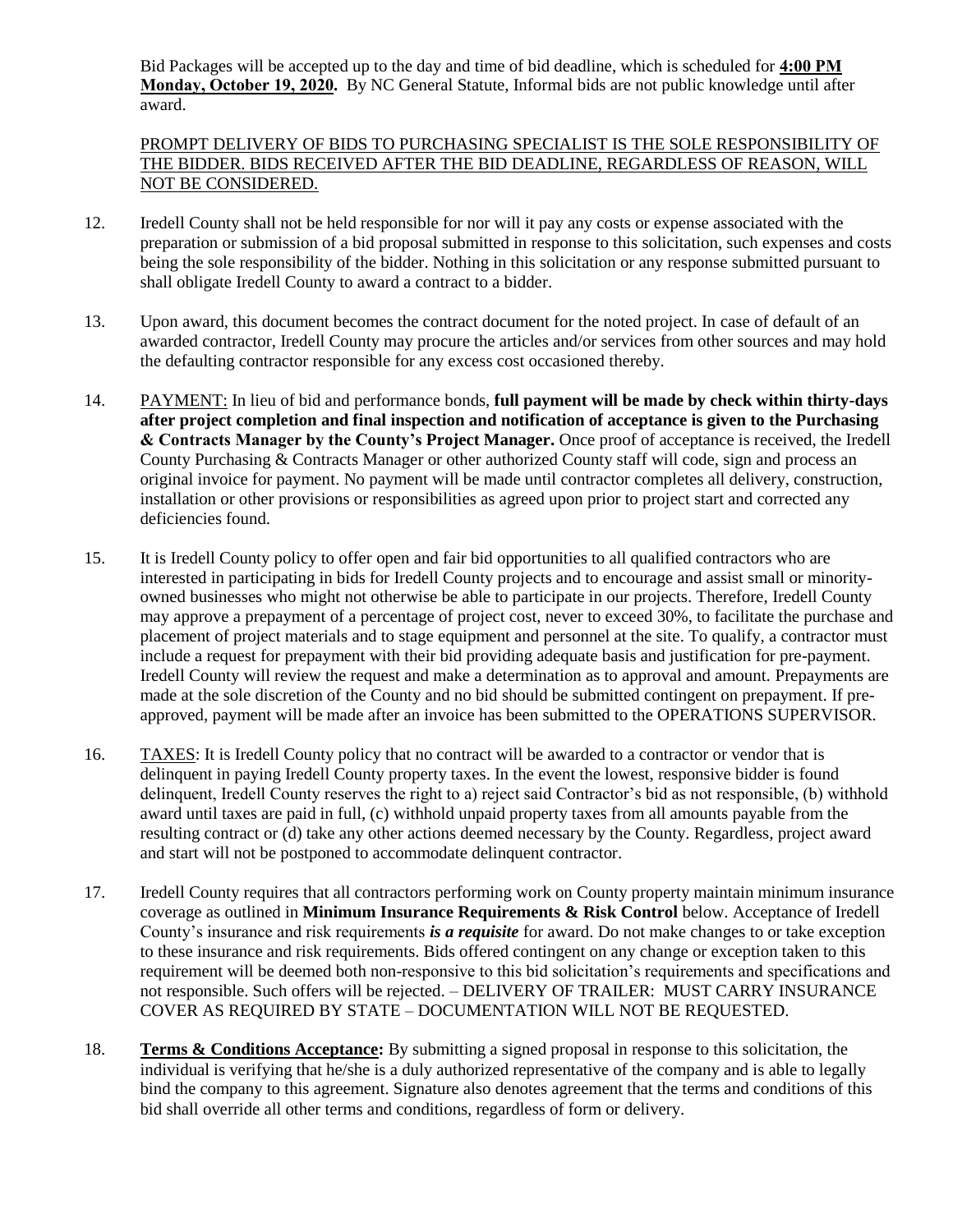### **C. GENERAL CONTRACT TERMS AND CONDITIONS**

- 1. DEFAULT**:** In case of default by the awarded contractor, Iredell County may procure the articles or services from other sources and hold the bidder responsible for any excess cost occasioned thereby. In addition, in the event of default by the contractor under this contract, Iredell County may immediately terminate for cause all existing contracts between Iredell County and the vendor and de-bar the vendor from doing future business with the County. These in addition to any and all remedies provided by law.
- 2. SITUS: The place of this contract, its situs and forum, shall be North Carolina, where all matters, whether sounding in contract or tort, relating to its validity, construction, interpretation and enforcement shall be determined.
- 3. GOVERNING LAWS: This contract is made under and shall be governed and construed in accordance with the laws of the State of North Carolina.
- 4. PERMITS & INSPECTIONS: All Permits required by governing authorities shall be secured by contractor or contractor's agent. Proof of approved inspections for all required Permits relative to the Work shall be included with application for Final Payment.
- 5. PAYMENT TERMS: Payment terms are Net, not earlier nor later than, 30 days after receipt of correct invoice or acceptance of goods, whichever is later. Iredell County is responsible for all payments to the contractor under the contract.
- 6. AFFIRMATIVE ACTION: The contractor will take affirmative action in complying with all Federal and State requirements concerning fair employment and employment of people with disabilities, and concerning the treatment of all employees without regard to discrimination by reason of race, color, religion, sex, national origin or disability.
- 7. CONDITION AND PACKAGING: Unless otherwise provided by special terms and conditions or specifications, it is understood and agreed that any item offered or shipped has not been sold or used for any purpose and shall be in new condition. All containers and packaging shall be suitable for handling, storage or shipment.
- 8. PATENT: The contractor shall hold and save Iredell County, its officers, agents and employees, harmless from liability of any kind, including costs and expenses, on account of any copyrighted material, patented or unpatented invention, articles, device or appliance manufactured or used in the performance of this contract, including use by the government.
- 9. ADVERTISING: Contractor agrees not to use the results of this RFB or any resulting contract or the name of Iredell County as part of any commercial advertising.
- 10. ASSIGNMENT: No assignment of the contractor's obligations or the contractor's right to receive payment hereunder shall be permitted. However, upon written request approved by the issuing purchasing authority and solely as a convenience to the contractor, Iredell County may:

a. Forward the contractor's payment check directly to any person or entity designated by the contractor, and

b. Include any person or entity designated by contractor as a joint payee on the contractor's payment check. In no event shall such approval and action obligate Iredell County to anyone other than the contractor and the contractor shall remain responsible for fulfillment of all contract obligations.

11. GENERAL INDEMNITY: The contractor shall hold and save Iredell County, its officers, agents, and employees, harmless from liability of any kind, including all claims and losses accruing or resulting to any other person, firm, or corporation furnishing or supplying work, services, materials, or supplies in connection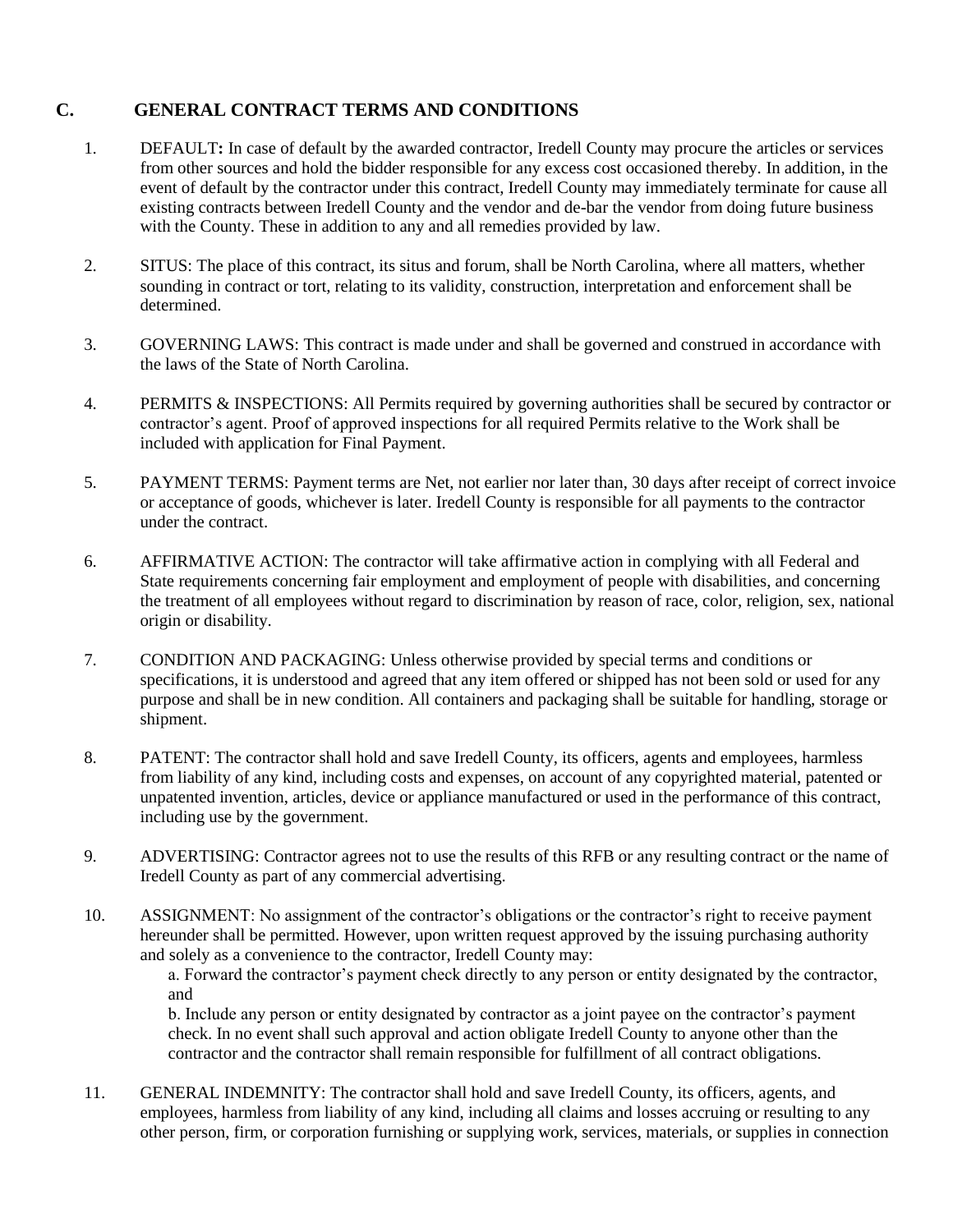with the a firm, or corporation that may be injured or damaged by the contractor in the performance of this contract and that are attributable to the negligence or intentionally tortious acts of the contractor provided that the contractor is notified in writing within 30 days that Iredell County has knowledge of such claims. The contractor represents and warrants that it shall make no claim of any kind or nature against Iredell County's agents who are involved in the delivery or processing of contractor goods to Iredell County. The representation and warranty in the preceding sentence shall survive the termination or expiration of this contract.

12. E-VERIFY: E-Verify is the federal E-Verify program operated by the United States Department of Homeland Security used to verify the work authorization of newly hired employees pursuant to federal law. Article 2, Chapter 64 of the North Carolina General Statutes requires that all employers doing business in the state of North Carolina, who employ 25 or more employees in this State, use E-verify to verify the work status of newly hired employees. Additionally, North Carolina General Statute 153A-449 states that "Contractors Must Use E-Verify. - No county may enter into a contract unless the contractor and the contractor's subcontractors comply with the requirements of Article 2 of Chapter 64 of the General Statutes."

Therefore, as a condition of payment under this contract, the seller or vendor agrees to and must comply with Article 2 of chapter 64, as well as take measures to ensure that any subcontractor performing work for the Vendor under this contract complies with the provisions of this statute. By submitting a signed offer in response to this solicitation, seller or Vendor verifies compliance with the requirements of Article 2 of Chapter 64 of the North Carolina General Statutes. Upon request of the Iredell County, Vendor shall verify, by affidavit, compliance of the terms of this section.

The seller and/or vendor acknowledges that payment by the County is conditioned upon the vendor's, or its subcontractor's, compliance with Article 2 of Chapter 64. Failure to comply may render any contract with the County void and unenforceable.

13. IRAN Divestment Act (N.C.G.S. 147 Article 6E): During the 2015 legislative session, the North Carolina General Assembly enacted the Iran Divestment Act [\(S.L. 2015-118; SB455\)](http://www.ncleg.net/Sessions/2015/Bills/Senate/HTML/S455v5.html) ("the Act") which prohibits state agencies and local governments from entering into contracts with entities that the North Carolina State Treasurer has determined are engaged in certain investment activities in the Iranian energy sector.

The Act requires the State Treasurer's Office to publish a list of entities it has identified as investing in the Iranian energy sector and update the list every 180 days. This list can be found at [https://www.nctreasurer.com/inside-the-department/OpenGovernment/Pages/Iran-Divestment-Act-Resources.aspx.](https://www.nctreasurer.com/inside-the-department/OpenGovernment/Pages/Iran-Divestment-Act-Resources.aspx) An entity identified on the Treasurer's list (called the "Final Divestment List") is prohibited from contracting with state agencies and local governments. Local governments and state agencies must require entities with which they contract to certify that the entity not included on the Final Divestment List. In addition, all entities contracting with the State and local governments are prohibited from subcontracting with any entity included on the Final Divestment List. Contracts entered into with an entity included on the Final Divestment List are rendered void by operation of the statute.

Submission of a signed Bid in response to this solicitation indicates contractor's understanding of the requirements of this act and will serve as preliminary certification by the individual signing that the entity is not included on the Final Divestment List and they are prohibited from subcontracting with any entity included on the Final Divestment List. Any contract entered into with an entity included on the Final Divestment List is void and government entities in North Carolina are not authorized to issue payment for such a contract.

The contractor under consideration for award of this contract will be required to submit a separate certification prior to such award.

14. **Divestment From Companies Boycotting Israel Act** (NC G.S. 147, Article 6G) prohibits state agencies and local governments from entering into contracts costing over \$1,000.00 with any entity that the North Carolina State Treasurer has determined boycotts or is involved in a boycott of Israel.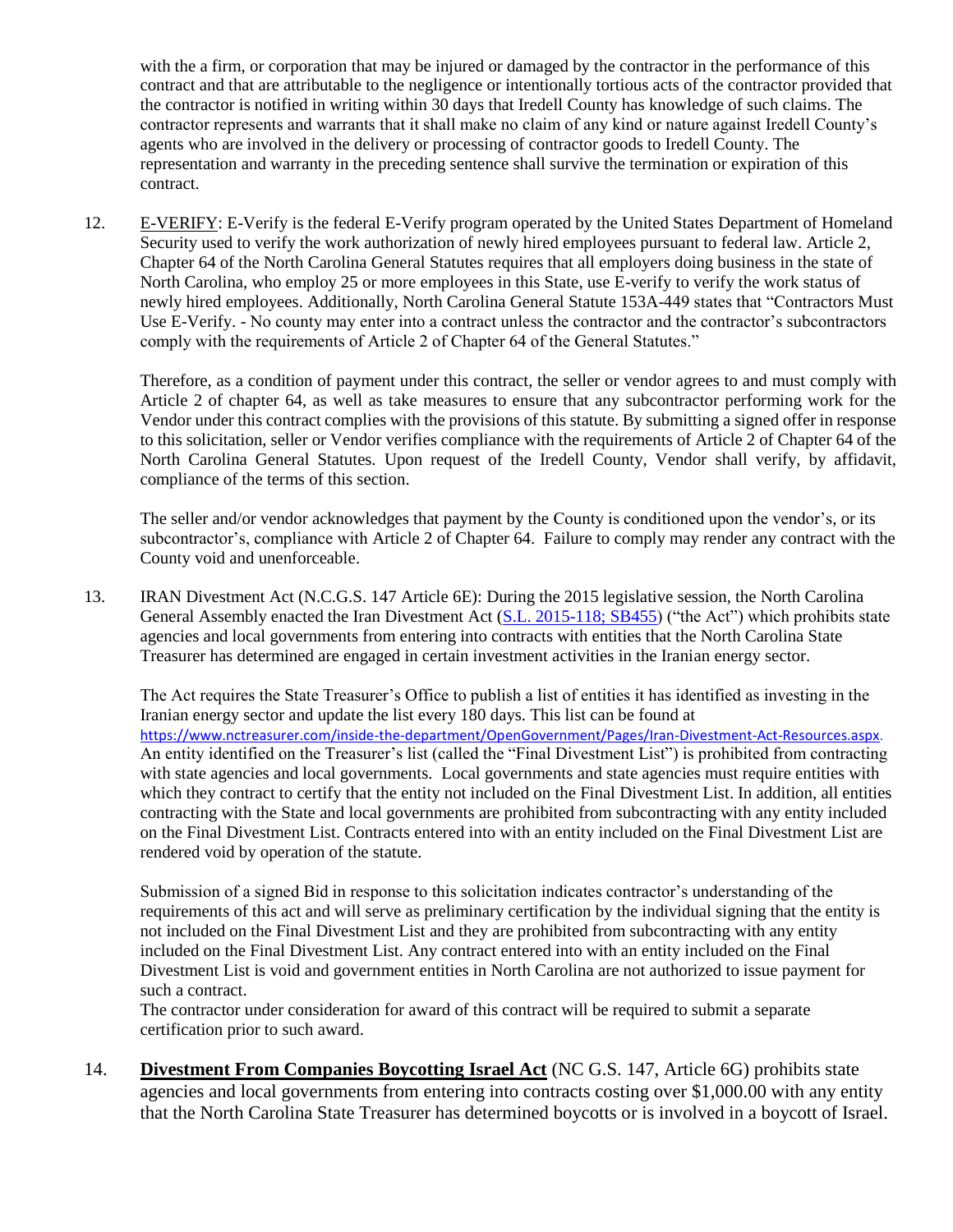The Article requires the State Treasurer's Office to publish a list of entities it has determined boycotts or is involved in a boycott of Israel and update the list at least annually. An entity identified on the Treasurer's list (called the "Final Divestment List") is prohibited from contracting with state agencies and local governments. Contracts entered into with an entity included on the Final Divestment List are rendered void by operation of the statute.

15. TERMINATION: Iredell County may terminate this contract for cause if the contractor fails to perform according to the contract provisions or original offer or for convenience when there has been a change in program requirements or inadequate funding.

## **D. MINIMUM INSURANCE REQUIREMENTS**

Iredell County requires that all contractors performing site preparation, paving, installation, construction, repairs or renovations on County property shall provide insurance certificates to the County naming Iredell County as secondary insured. The contractor shall procure, maintain and provide proof of insurance coverage for injuries to persons and/or property damage as may arise from, or in conjunction with, the work performed on behalf of the county by the contractor, his agents, representatives, employees or subcontractors. Proof of coverage as contained herein shall be submitted **prior to the commencement of work** and the contractor shall maintain such coverage for the duration of the contract period.

Minimum Insurance Coverage Limits:

- General Liability: \$2,000,000 combined single limits, \$1,000,000 annual aggregate (\$1,000,000 products and completed operations aggregate)
- Automobile Liability: \$1,000,000 combined single limits, \$1,000,000 annual aggregate. Workers Compensation: **Workers Compensation is required by all contractors or subcontractors regardless of the number of employees.**
- Builders Risk: Contractor to decide amount of coverage needed for the project materials.

The contractor's insurance shall be primary over any applicable insurance or self-insurance maintained by the County.

The contractor shall provide 30 days written notice to the County before any cancellation, suspension, or void of coverage in whole or part, where such provision is reasonable.

All coverage for subcontractors of the contractor shall be subject to all of the requirements stated herein.

Failure to comply with any reporting provisions of the policy(s) shall not affect coverage provided the County, it officers/officials, agents, employees and volunteers.

The insurer shall agree to waive all rights of subrogation against the County, its officers/officials, agents, employees or volunteers for any act, omission or condition of premises which the parties may be held liable by reason of negligence.

The contractor shall furnish the County certificates of insurance including endorsements affecting coverage. The certificates are to be signed by a person authorized by the insurance company(s) to bind coverage on its behalf.

All insurance shall be placed with insurers licensed for business in North Carolina and maintaining an A.M. Best rating of no less than A-.

All insurance policies shall be in effect for the duration of the project and shall be written on an occurrence Basis. No claims-made policies will be accepted.

The Contractor shall indemnify and hold harmless the County of Iredell, its officers/officials, agents, employees and volunteers from and against all claims, damages, losses and expenses including attorney's fees arising out of or resulting from the performance of the work, provided that any such claim, damage, loss or expense (1) is attributable to bodily injury, sickness, disease, or death, or to injury to or destruction of tangible property (other than work itself)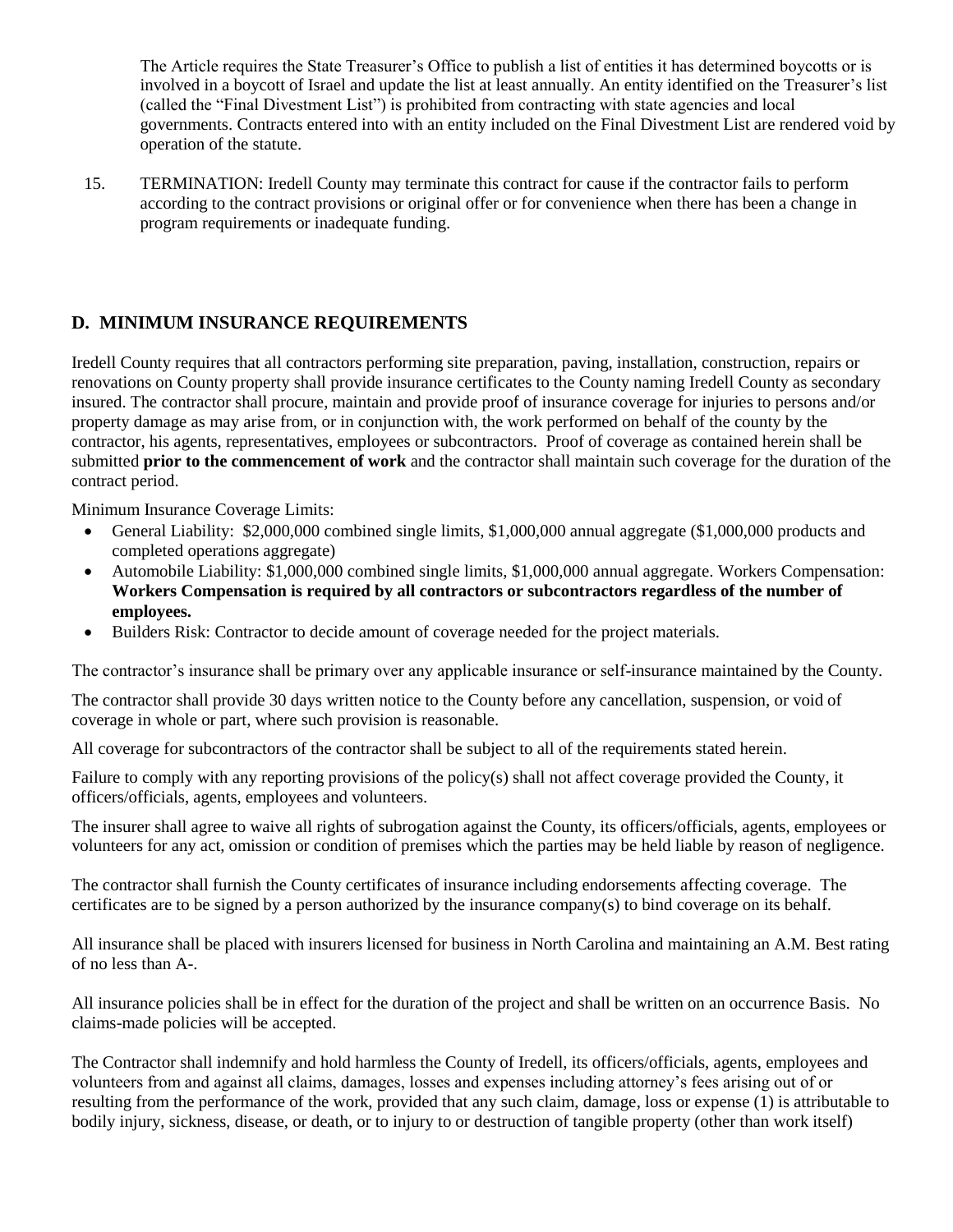including the loss of use resulting therefrom, and (2) is caused in whole or part by any negligent act or omission of the Contractor, any subcontractor, anyone directly or indirectly employed by any of them or anyone for whose acts any of them may be liable, regardless of whether or not it is caused in part by a party indemnified hereunder.

### **RISK CONTROL**

The Contractor shall be required to comply with all federal, state, and local laws, regulations, and industry standard, or practices regarding safety of employees, the general public, and protection of physical property.

All subcontractors shall be subject to the same requirements.

The Contractor shall be responsible for self-inspection, as well as the inspection of all subcontractors to ensure compliance.

Any inspection of the operations of the Contractor or any subcontractor by the County or by any agent, employee or official of the County shall be done so to ensure compliance to the contract only. No inspection should be construed as a warranty of the operations of contractors and subcontractors.

The Contractor shall be solely responsible for the inspection and compliance of all operations.

The County maintains the right to require the Contractor to take corrective action regarding any hazard or potential hazard identified either by the Contractor or the County.

Failure to comply with these requirements or take any necessary corrective action may constitute reason for cancellation of the contract.

\*\*\*Rest of Page Intentionally Left Blank\*\*\*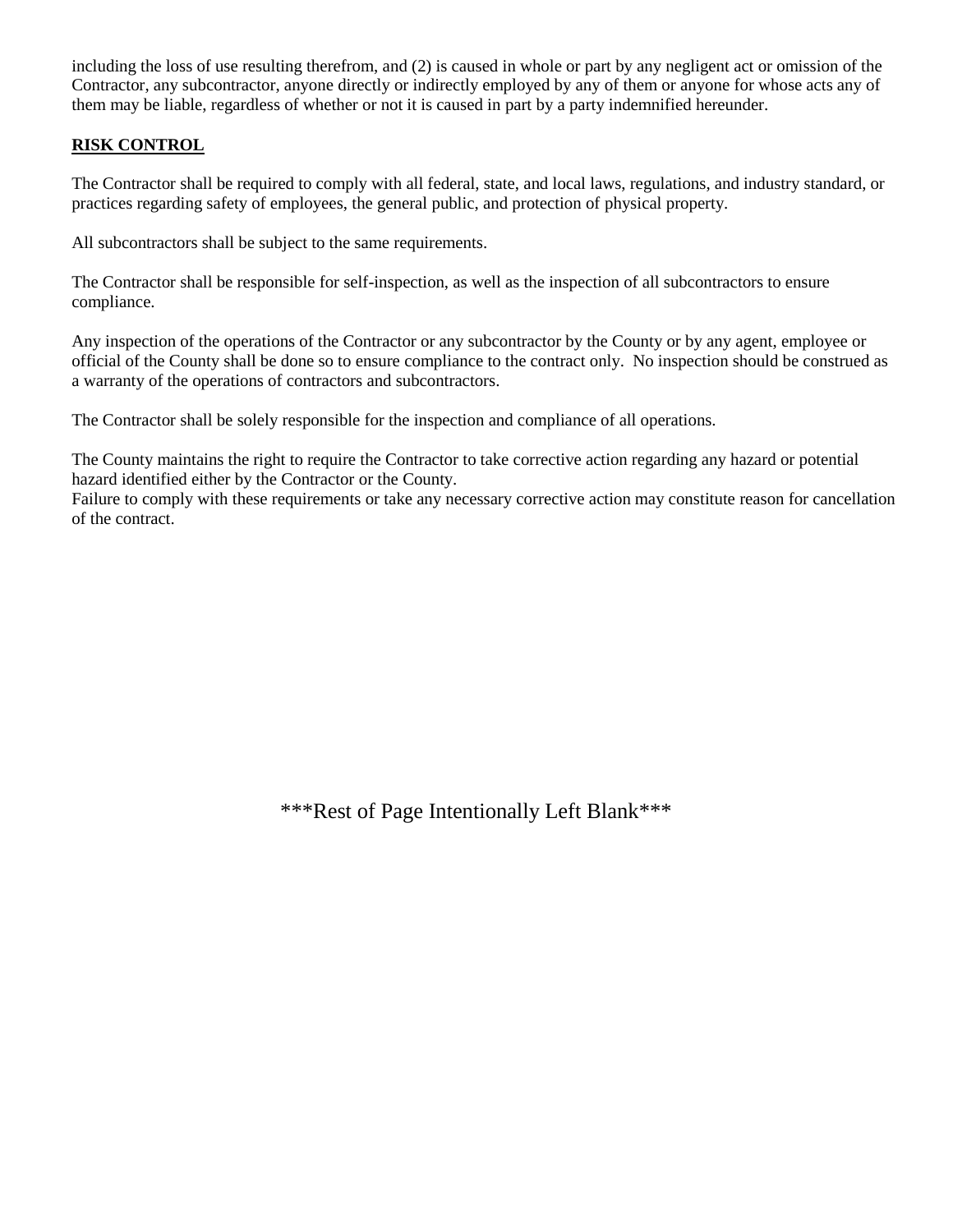### **E. TECHNICAL SPECIFICATIONS ETC.**

These specifications shall be construed as the minimum acceptable standards for the Enclosed Trailer. Should the manufacturer's current published data or specifications exceed these standards, the manufacturer's standards shall be considered minimum and shall be furnished. All integral parts not specifically mentioned in the scope of these specifications that are necessary to provide a complete operational unit shall be furnished. Additionally, the Trailer offered for bid shall include all standard manufacturers' equipment. The Trailer must be a new current production model and shall meet all EPA and other applicable standards at the time of manufacture.

### **TRANSPORTATION:**

Delivery is to be FOB Destination to Health Department, 318 Turnersburg Hwy, Statesville, NC 28625 Please call Samantha Migit to set up time of delivery, 704-761-2487.

## **TITLE/TAG**:

Iredell County Purchasing Division is responsible for accountability for all titles, registration and tags. Therefore it is responsible to title and tag its fleet. Send all registration paperwork with the enclosed trailer at time of delivery. Paperwork must be made out to Iredell County, 200 South Center Street, Statesville, NC 28677.

\*\*\* ALL WARRANTY AND PRODUCT RECALL MUST BE SENT TO IREDELL COUNTY HEALTH DEPARTRMENT, ATTN: SAMANTHA MIGIT, 318 TURNERSBURG HWY, STATESVILLE, NC 28625, [smigit@co.iredell.nc.us](mailto:smigit@co.iredell.nc.us)

Please check the box to show specification acceptance. Any exemptions from the specifications must be explained on a separate sheet.

## **Base Specifications**

- □ 7'W X 16'L Tandem 3500lbs Axle Bravo Trailer
- $\Box$  = or > 0.030 Exterior Metal
- □ Flat Front Nose with 24" ATP Stone Guard
- $\Box$  Electric Brakes
- □ 4" Tube Frame
- □ Painted Tongue Jack
- □ 15" Radial Tires
- □ Spare tire
- □ 1PC Aluminum Roof
- DOT Exterior Lighting
- Drymax Sidewalls
- Drymax Flooring
- $\Box$  Ramp Door with flap in rear
- 36" Side Door w/Flushlock
- $\Box$  Torsion Axle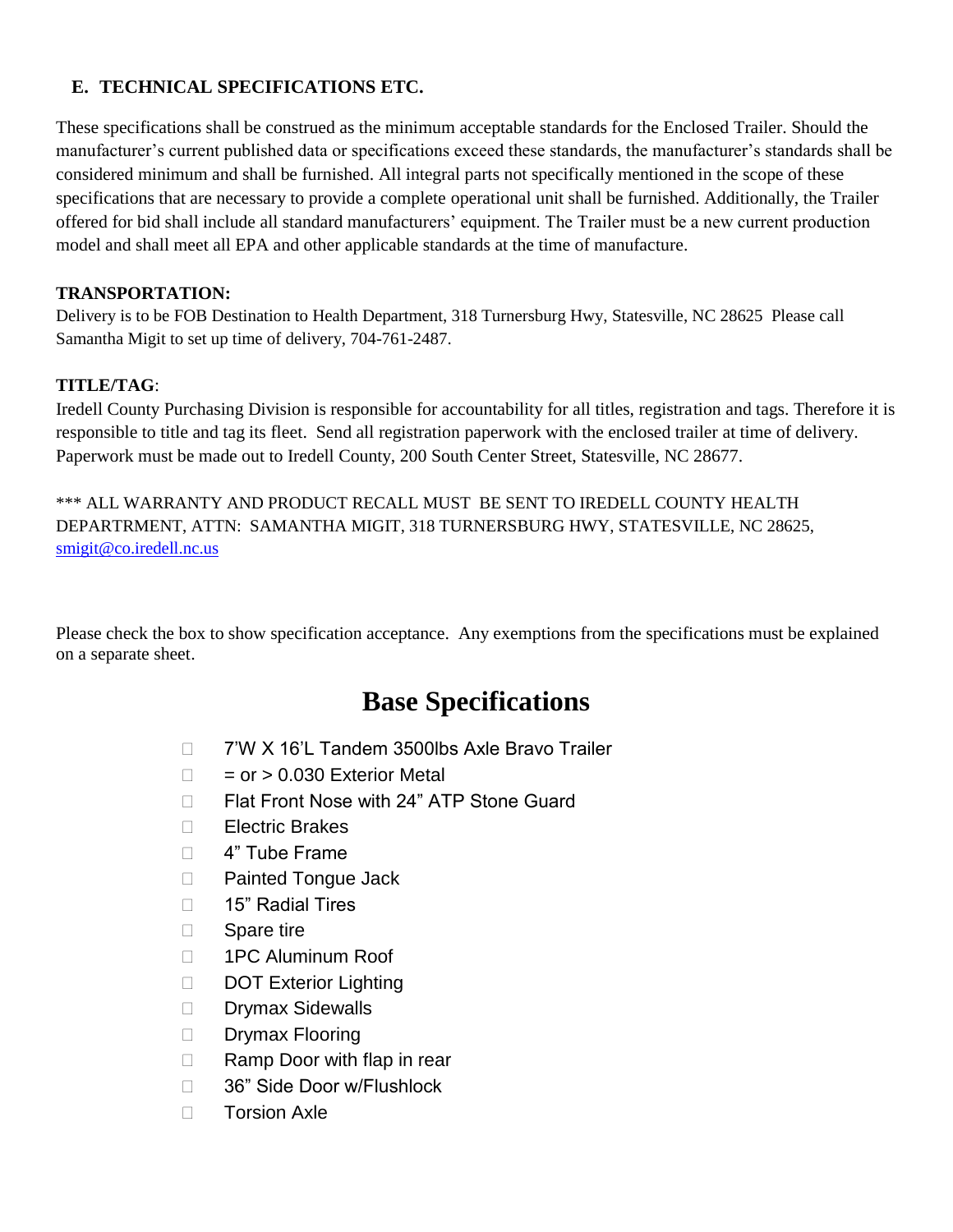- □ 12" Extra Height
- □ Side Vents
- Recessed Wall E-Track
- □ Vinyl walls and ceiling
- Rubber coin floor
- □ (4) Interior Lights
- □ (1) 110V Wall Switch
- □ (4) 110V Interior Receptacle
- (1) 110V GFI Receptacle (Exterior)
- $\Box$  (1) 50 AMP Panel with lifeline
- □ (1) Cable Hatch
- Aluminum Base cabinet
- □ Aluminum overhead cabinet
- □ Aluminum pull out step at side door
- **Fire Extinguisher Holder**

\*\*\* This is intentionally left blank\*\*\*